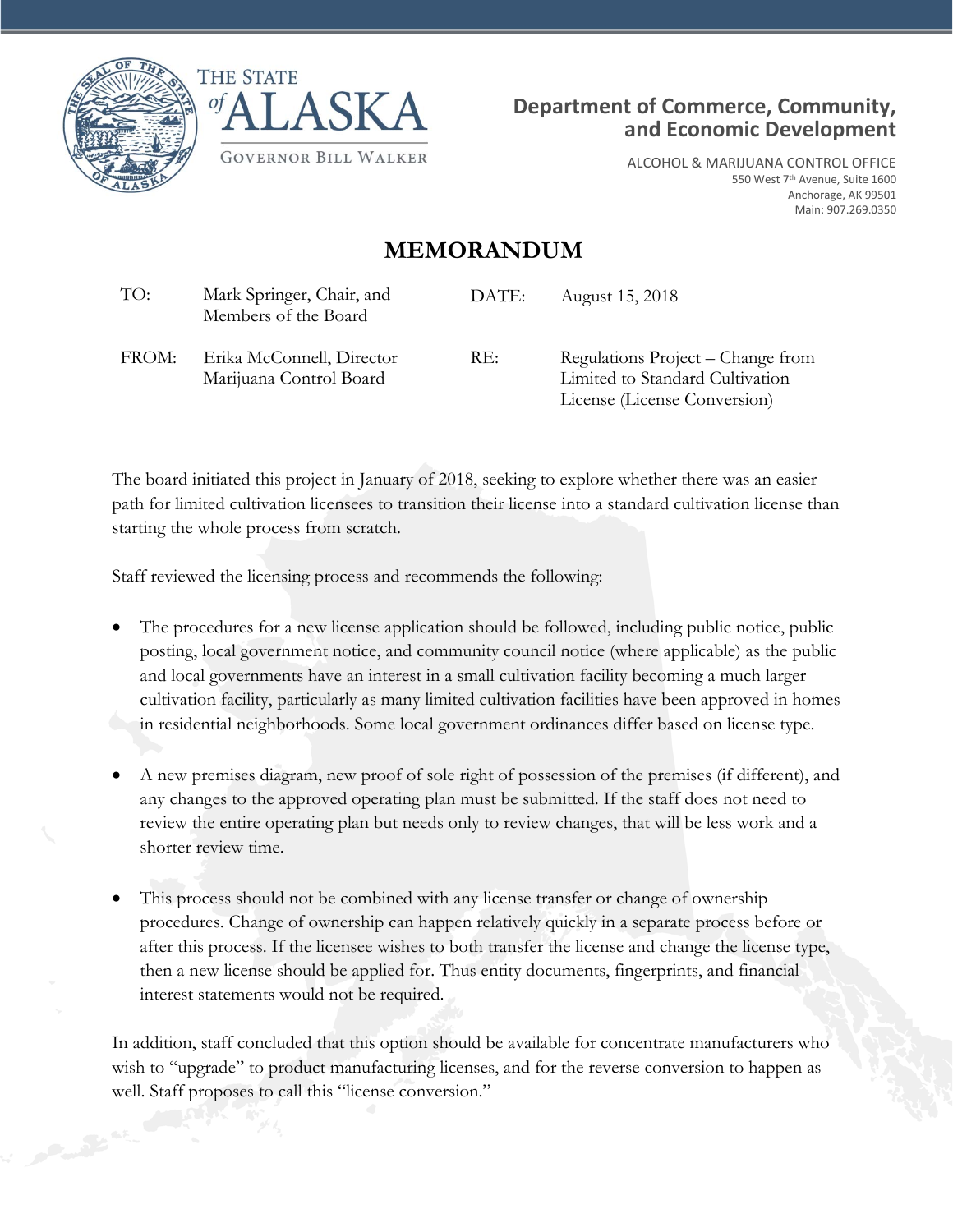Regulations Change: License Conversion MCB August 15, 2018 Page 2 of 2

Staff proposes that an application fee of \$1,000 be required, along with the balance of the license fee, should the conversion be from a less expensive license to a more expensive license.

While the proposal may not streamline the process as much as the board may have wished, staff is convinced that the requirements included in this proposal are all necessary and appropriate.

Options for the board:

- Put out for public comment as written
- Amend and put out for public comment
- Send back to staff for revisions
- Close the project without action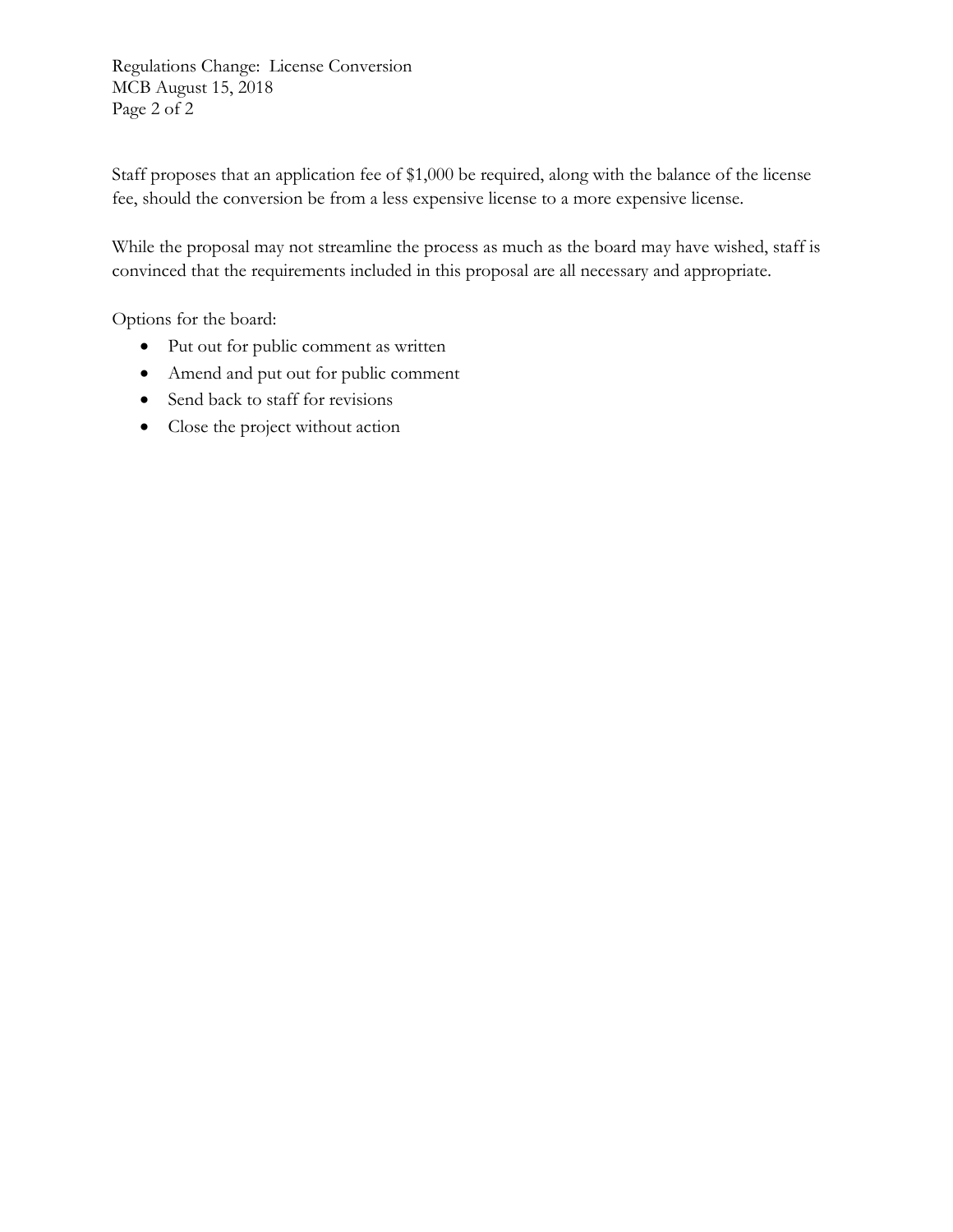3 AAC 306.010(a) is amended to read:

(a) The board will not issue a marijuana establishment license if the licensed premises will be located within 500 feet of a school ground, a recreation or youth center, a building in which religious services are regularly conducted, or a correctional facility. The distance specified in this subsection must be measured by the shortest pedestrian route from the public entrance of the building in which the licensed premises would be located to the outer boundaries of the school ground, the outer boundaries of the recreation or youth center, the main public entrance of the building in which religious services are regularly conducted, or the main public entrance of the correctional facility. This section does not prohibit the renewal of an existing marijuana establishment license**, a license conversion under 3 AAC 306.047,** or the transfer of an existing marijuana establishment license to another person if the licensed premises were in use before the school ground, recreation or youth center, the building in which religious services are regularly conducted, or a correctional facility began use of a site within 500 feet. If an existing marijuana establishment license for premises located within 500 feet of a school ground, a recreation or youth center, a building in which religious services are regularly conducted, or a correctional facility is revoked or expires, the board will not issue another marijuana establishment license for the same premises unless the school ground, the recreation or youth center, the building in which religious services are regularly conducted, or the correctional facility no longer occupies the site within 500 feet.

(Eff. 2/21/2016, Register 217; am\_\_\_/\_\_\_/\_\_\_\_\_, Register \_\_\_\_\_)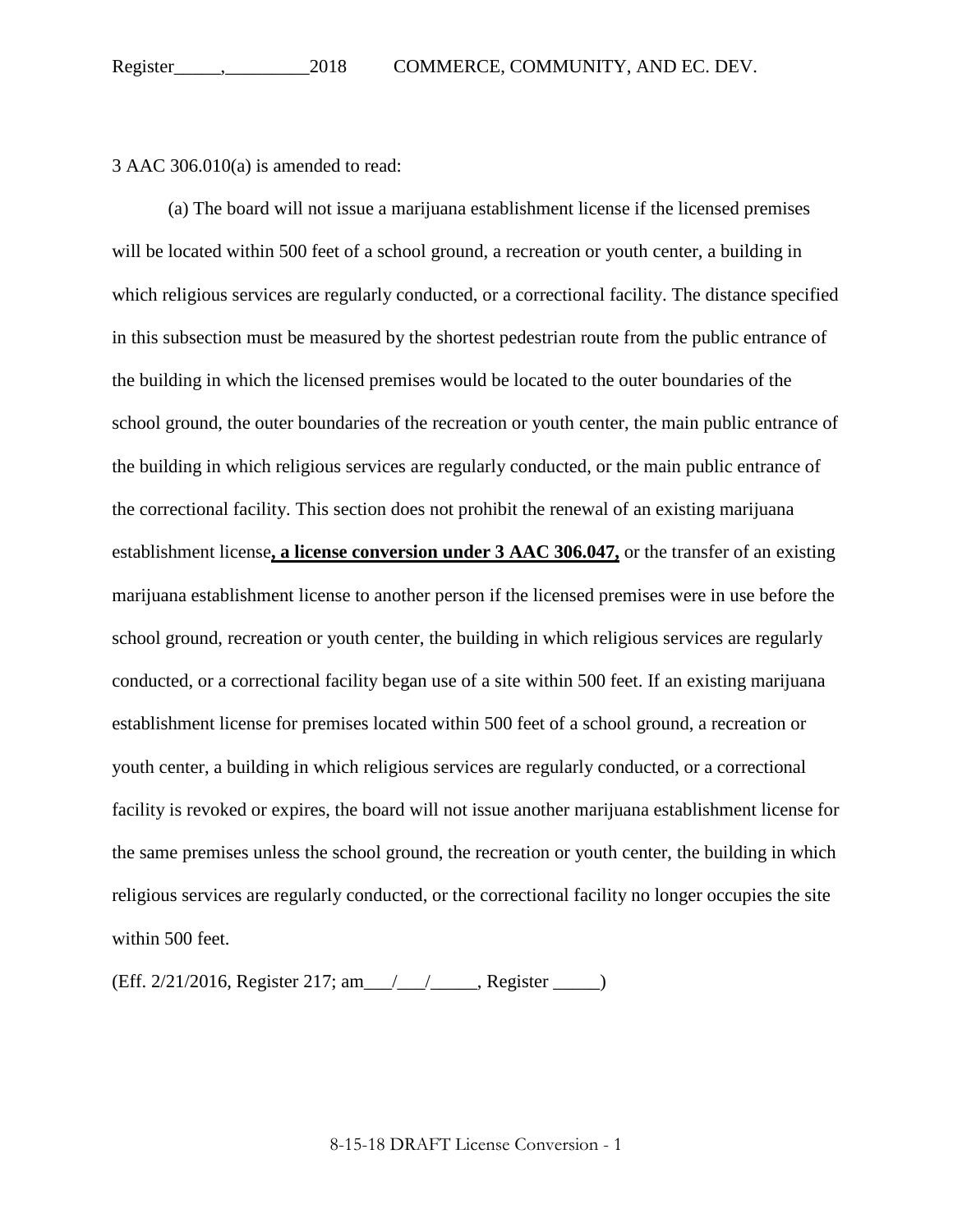3 AAC 306 is amended by adding a new section to read:

**3 AAC 306.047. License Conversion.** (a) An application to convert an existing limited marijuana cultivation facility license to a standard marijuana cultivation license, an existing standard marijuana cultivation facility license to a limited marijuana cultivation facility license, an existing marijuana concentrate manufacturing facility license to a marijuana product manufacturing facility license, or an existing marijuana product manufacturing facility license to a marijuana concentrate manufacturing facility license, must be filed in writing on a form the board prescribes, in compliance with the application procedure set out in 3 AAC 306.025.

(b) To qualify for a license conversion under this section, neither the licensee nor the license location may change.

(c) The license conversion application must contain

(1) an affidavit showing where and when the applicant posted notice of the application, and proof of advertising as required in 3 AAC 306.025(b);

(2) any changes proposed to the approved operating plan;

(3) a detailed diagram of the proposed licensed premises; the diagram must show all entrances and boundaries of the premises, restricted access areas, and storage areas;

(4) the title, lease, or other documentation showing the licensee's sole right to possession of the proposed licensed premises, if the proposed licensed premises for the converted license differ from the existing licensed premises;

(5) the balance of the license fee, if the post-conversion license fee is greater than the pre-conversion license fee;

(6) the application fee; and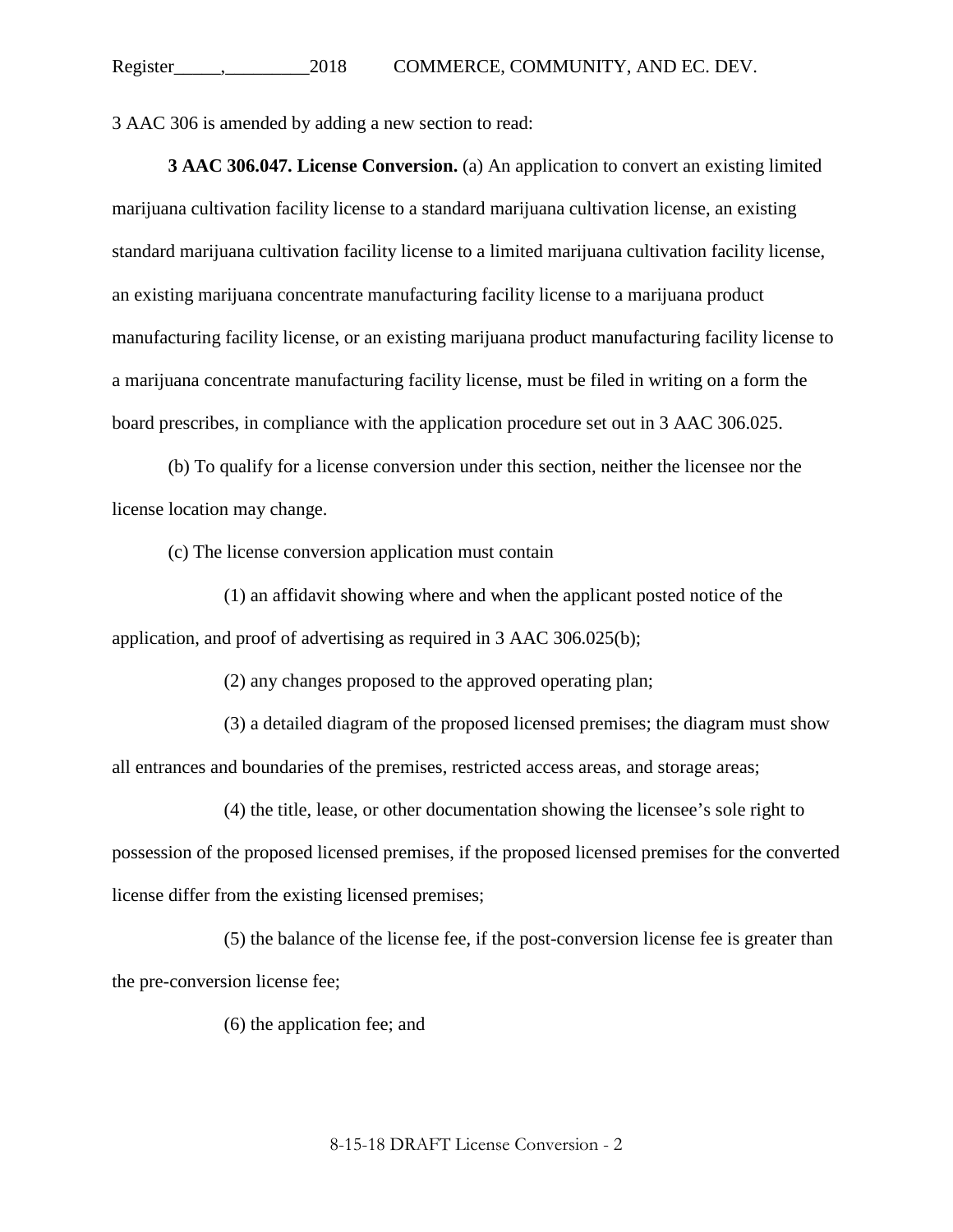(7) any other information required by the board. (Eff.  $\frac{\sqrt{2}}{2}$ , Register

3 AAC 306.060 is amended to read:

 $\rule{1em}{0.15mm}$ 

## **AAC 306.060. Protest by local government**

(a) Not later than 60 days after the director sends notice of an application for a new marijuana establishment license, renewal of a marijuana establishment license, **license conversion,** or transfer of a marijuana establishment license to another person, a local government may protest the application by sending the director and the applicant a written protest and the reasons for the protest. The director may not accept a protest received after the 60-day period. If a local government protests an application for a new or renewal license**, for a license conversion,** or for a transfer of a license to another person, the board will deny the application unless the board finds that the protest is arbitrary, capricious, and unreasonable.

(b) A local government may recommend that the board approve an application for a new license, renewal of a license, **license conversion,** or transfer of a license to another person subject to a condition. The board will impose a condition a local government recommends unless the board finds the recommended condition is arbitrary, capricious, and unreasonable. If the board imposes a condition a local government recommends, the local government shall assume responsibility for monitoring compliance with the condition unless the board provides otherwise.

(c) If a local government determines that a marijuana establishment has violated a provision of AS 17.38, this chapter, or a condition the board has imposed on the licensee, the local government may notify the board. Unless the director finds that the local government's notice is arbitrary, capricious, and unreasonable, the director shall prepare the determination as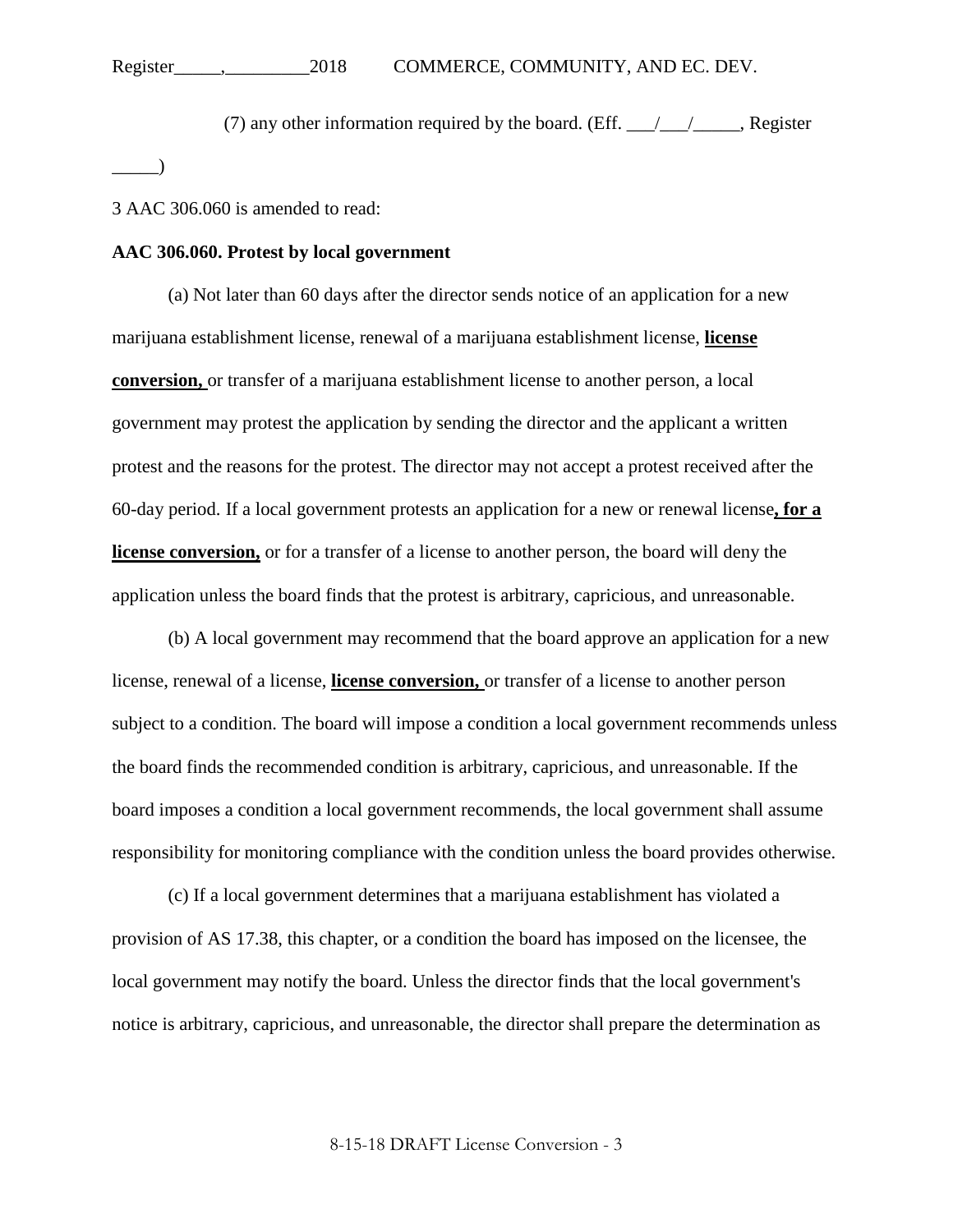an accusation against the licensee under AS 44.62.360 and conduct proceedings to resolve the matter as provided under 3 AAC 306.820.

(d) In this section, "local government" means each local government with jurisdiction over the licensed premises. (Eff. 2/21/2016, Register 217; am \_\_\_/\_\_\_\_\_\_, Register \_\_\_\_\_)

3 AAC 306.065 is amended to read:

**3 AAC 306.065. Public participation.** A person may object to an application for a new license, renewal of a license, **license conversion,** or transfer of a license to another person by submitting a written statement of reasons for the objection to the board and the applicant not later than 30 days after the director has determined that the application is complete and has given written notice to the local government in accordance with 3 AAC 306.025. The objection must be sent to the applicant at the mailing address or electronic mail address provided in the notice of application and also to the board. If the board determines to conduct a public hearing under this section, an interested person may give oral testimony at the public hearing. (Eff. 2/21/2016, Register 217; am 12/28/2017, Register 224; am\_\_\_/\_\_\_/\_\_\_\_\_, Register \_\_\_\_\_)

3 AAC 306.075(b) is amended to read:

(b) Not later than seven days before the date set for board action on [AN] application**s,** [FOR A NEW LICENSE, RENEWAL OF A LICENSE, OR TRANSFER OF A LICENSE TO ANOTHER PERSON,] the director shall post a meeting agenda listing the matters scheduled for action at that meeting. The board may review an application [FOR A NEW LICENSE, RENEWAL OF A LICENSE, OR TRANSFER OF A LICENSE TO ANOTHER PERSON,] without additional notice to the applicant.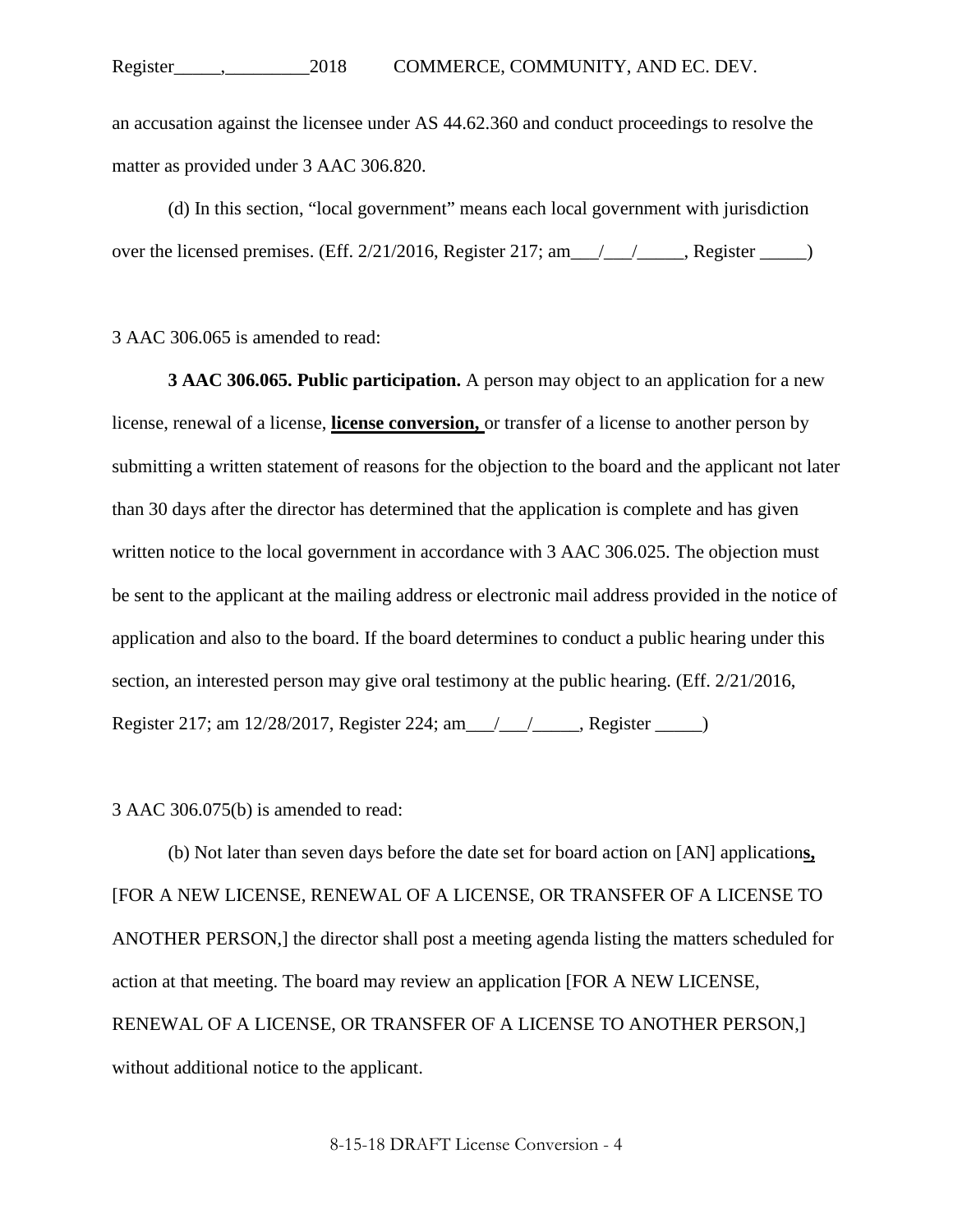(Eff. 2/21/2016, Register 217; am 12/28/2017, Register 224; am\_\_\_/\_\_\_/\_\_\_\_\_, Register \_\_\_\_\_)

3 AAC 306.080(d) is amended to read:

(d) If the board denies an application for a new license, renewal of a license, **license conversion,** or transfer of a license to another person, the board will, not later than 15 days after the board meeting at which the application was denied, furnish a written statement of issues to the applicant, explaining the reason for the denial in clear and concise language, and identifying any statute or regulation on which the denial is based. In the notice of denial the board will inform the applicant of the right to an informal conference under 3 AAC 306.085 and to a formal hearing under 3 AAC 306.090. (Eff. 2/21/2016, Register 217; am\_\_\_/\_\_\_/\_\_\_\_, Register  $\Box$ )

3 AAC 306.080 is amended by adding a new subsection to read:

(e) After review of the application and all relevant information, the board will deny an application for license conversion if the board finds

(1) the application contains any false statement of material fact;

(2) the license would violate any restriction applicable to the particular license type authorized under this chapter;

(3) the license is prohibited under this chapter as a result of an ordinance or election conducted under AS 17.38.210, 3 AAC 306.200, or 3 AAC 306.230;

(4) the board finds that the application does not adequately demonstrate that the applicant will comply with applicable provisions of this chapter;

(5) the application is protested by the local government; or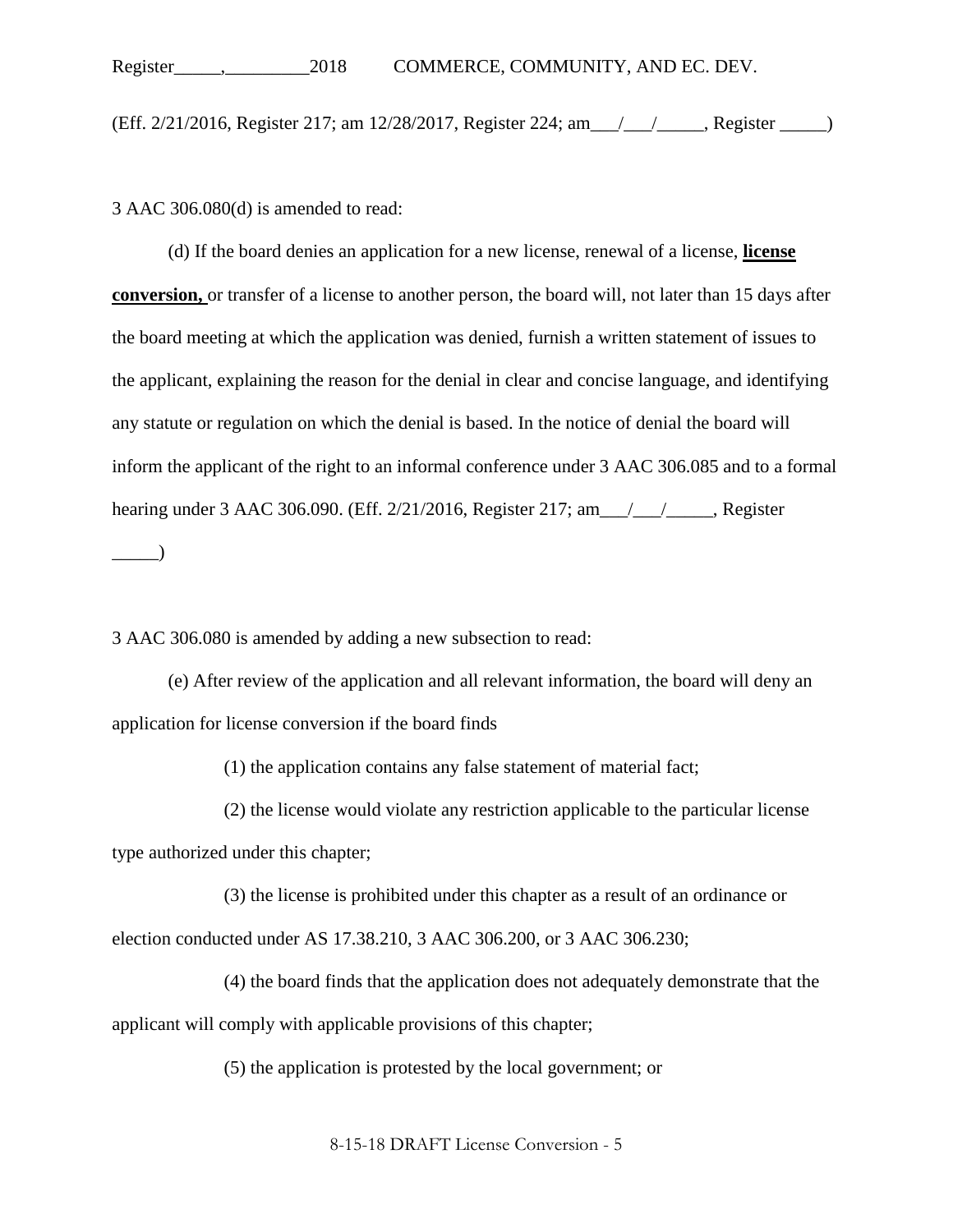Register\_\_\_\_\_,\_\_\_\_\_\_\_\_\_2018 COMMERCE, COMMUNITY, AND EC. DEV.

(6) the license conversion would not be in the best interests of the public. (Eff. 2/21/2016, Register 217; am\_\_\_/\_\_\_/\_\_\_\_\_, Register \_\_\_\_\_)

3 AAC 306.085(a) is amended to read:

(a) If an applicant for a new license, renewal of a license, **license conversion,** or transfer of a license to another person is aggrieved by an action of the board denying the application, the applicant may, not later than 15 days after the date of the written notice of denial, request an informal conference with the director or the board. An informal conference requested under this section must be held at a time and place convenient to the applicant and the board, but not later than the next scheduled meeting of the board. An informal conference may be conducted telephonically.

(Eff. 2/21/2016, Register 217; am\_\_\_/\_\_\_/\_\_\_\_\_, Register \_\_\_\_\_)

3 AAC 306.090(a) is amended to read:

(a) If an applicant for a new license, renewal of a license, **license conversion,** or transfer of a license is aggrieved by an action of the board denying the application, the applicant may request a formal hearing by filing a notice of defense in compliance with AS 44.62.390 not later than 15 days after the date of the written notice of the denial, or as provided in 3 AAC 306.085(b) if the applicant requested and participated in an informal conference. Failure to file a notice of defense as provided in this section constitutes a waiver of the right to a formal hearing. (Eff. 2/21/2016, Register 217; am\_\_\_/\_\_\_/\_\_\_\_\_, Register \_\_\_\_\_)

3 AAC 306.095 is amended to read: